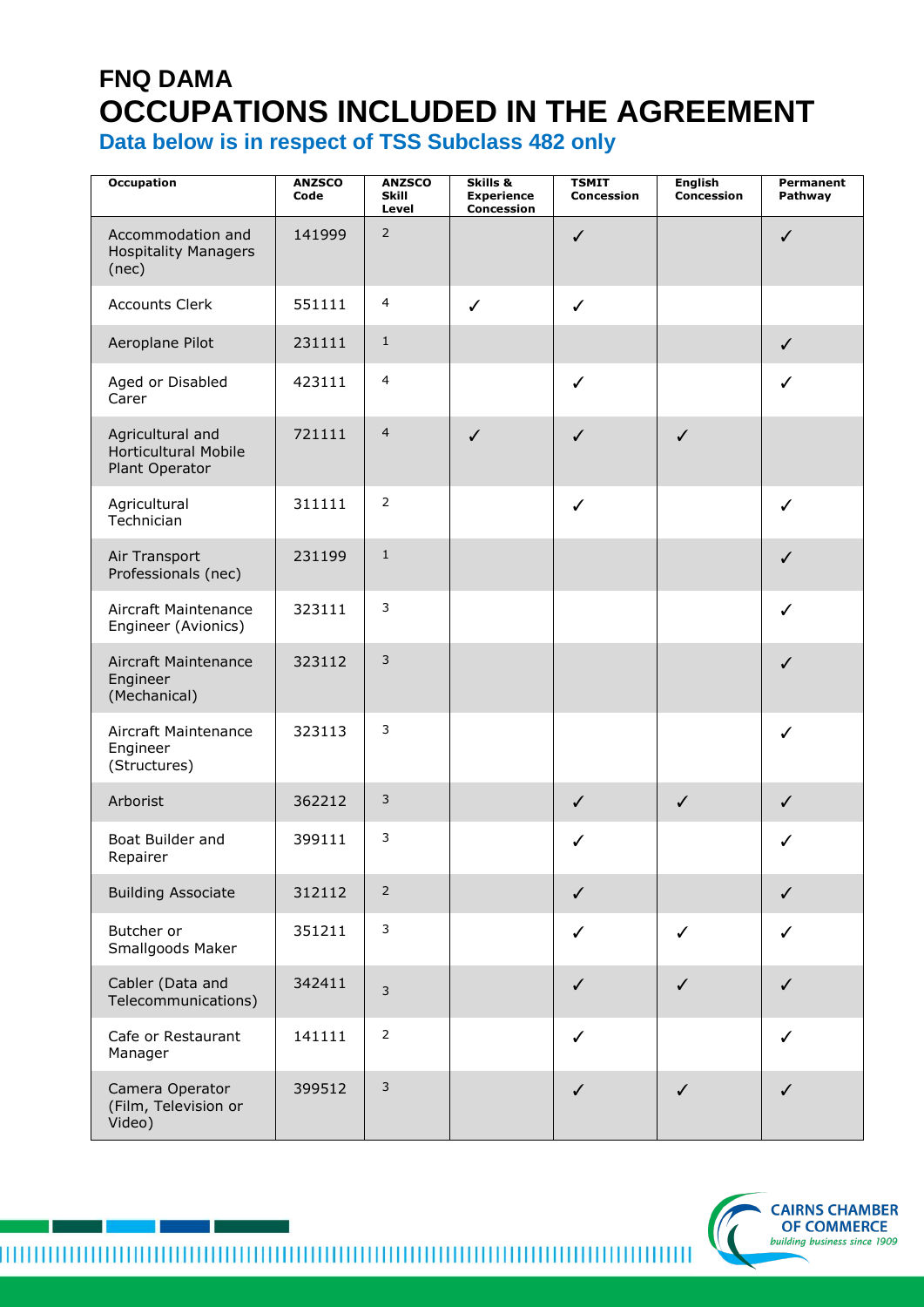| <b>Occupation</b>                                | <b>ANZSCO</b><br>Code | <b>ANZSCO</b><br>Skill<br>Level | Skills &<br><b>Experience</b><br>Concession | <b>TSMIT</b><br>Concession | <b>English</b><br>Concession | Permanent<br>Pathway |
|--------------------------------------------------|-----------------------|---------------------------------|---------------------------------------------|----------------------------|------------------------------|----------------------|
| Charter and Tour<br><b>Bus Driver</b>            | 731212                | $\overline{4}$                  | $\checkmark$                                | $\checkmark$               | $\checkmark$                 |                      |
| Chef                                             | 351311                | $\overline{2}$                  |                                             | $\checkmark$               |                              | $\checkmark$         |
| Child Care Centre<br>Manager                     | 134111                | $\mathbf{1}$                    |                                             | $\checkmark$               |                              | $\checkmark$         |
| Child Care Worker                                | 421111                | $\overline{4}$                  |                                             | $\checkmark$               |                              | $\checkmark$         |
| Community Worker                                 | 411711                | $\overline{2}$                  |                                             | $\checkmark$               |                              | $\checkmark$         |
| Conference and<br>Event Organiser                | 149311                | $\overline{2}$                  |                                             | $\checkmark$               |                              | $\checkmark$         |
| <b>Conservation Officer</b>                      | 234311                | $\mathbf 1$                     |                                             | $\checkmark$               | $\checkmark$                 | $\checkmark$         |
| Cook                                             | 351411                | $\mathsf 3$                     |                                             | $\checkmark$               | $\checkmark$                 | $\checkmark$         |
| Counsellors (nec)                                | 272199                | $\mathbf{1}$                    |                                             | $\checkmark$               |                              | $\checkmark$         |
| Crop Farmers (nec)                               | 121299                | $\mathbf{1}$                    |                                             | $\checkmark$               |                              | $\checkmark$         |
| <b>Customer Service</b><br>Manager               | 149212                | $\overline{2}$                  |                                             | $\checkmark$               |                              | ✓                    |
| Dairy Cattle Farmer                              | 121313                | $\mathbf{1}$                    |                                             | $\checkmark$               |                              | $\checkmark$         |
| Deck Hand                                        | 899211                | 4                               | $\checkmark$                                | $\checkmark$               | $\checkmark$                 |                      |
| Dental Assistant                                 | 423211                | $\overline{4}$                  |                                             | $\checkmark$               |                              |                      |
| Dental Hygienist                                 | 411211                | $\overline{2}$                  |                                             | $\checkmark$               |                              | $\checkmark$         |
| Diesel Motor<br>Mechanic                         | 321212                | 3                               |                                             | $\checkmark$               | $\checkmark$                 | $\checkmark$         |
| <b>Disabilities Services</b><br>Officer          | 411712                | $\overline{2}$                  |                                             | $\checkmark$               |                              | $\checkmark$         |
| Diver                                            | 399911                | $\mathsf 3$                     |                                             | $\checkmark$               | $\checkmark$                 | $\checkmark$         |
| Diving Instructor<br>(Open Water)                | 452311                | 3                               |                                             | $\checkmark$               |                              | $\checkmark$         |
| Drug and Alcohol<br>Counsellor                   | 272112                | $\mathbf 1$                     |                                             | $\checkmark$               |                              | $\checkmark$         |
| Electronic<br><b>Instrument Trades</b><br>Worker | 342314                | $\mathsf 3$                     |                                             | $\checkmark$               | $\checkmark$                 | $\checkmark$         |
| <b>Enrolled Nurse</b>                            | 411411                | $\overline{2}$                  |                                             | $\checkmark$               |                              | $\checkmark$         |
| Family Support<br>Worker                         | 411713                | $\overline{2}$                  |                                             | $\checkmark$               |                              | $\checkmark$         |

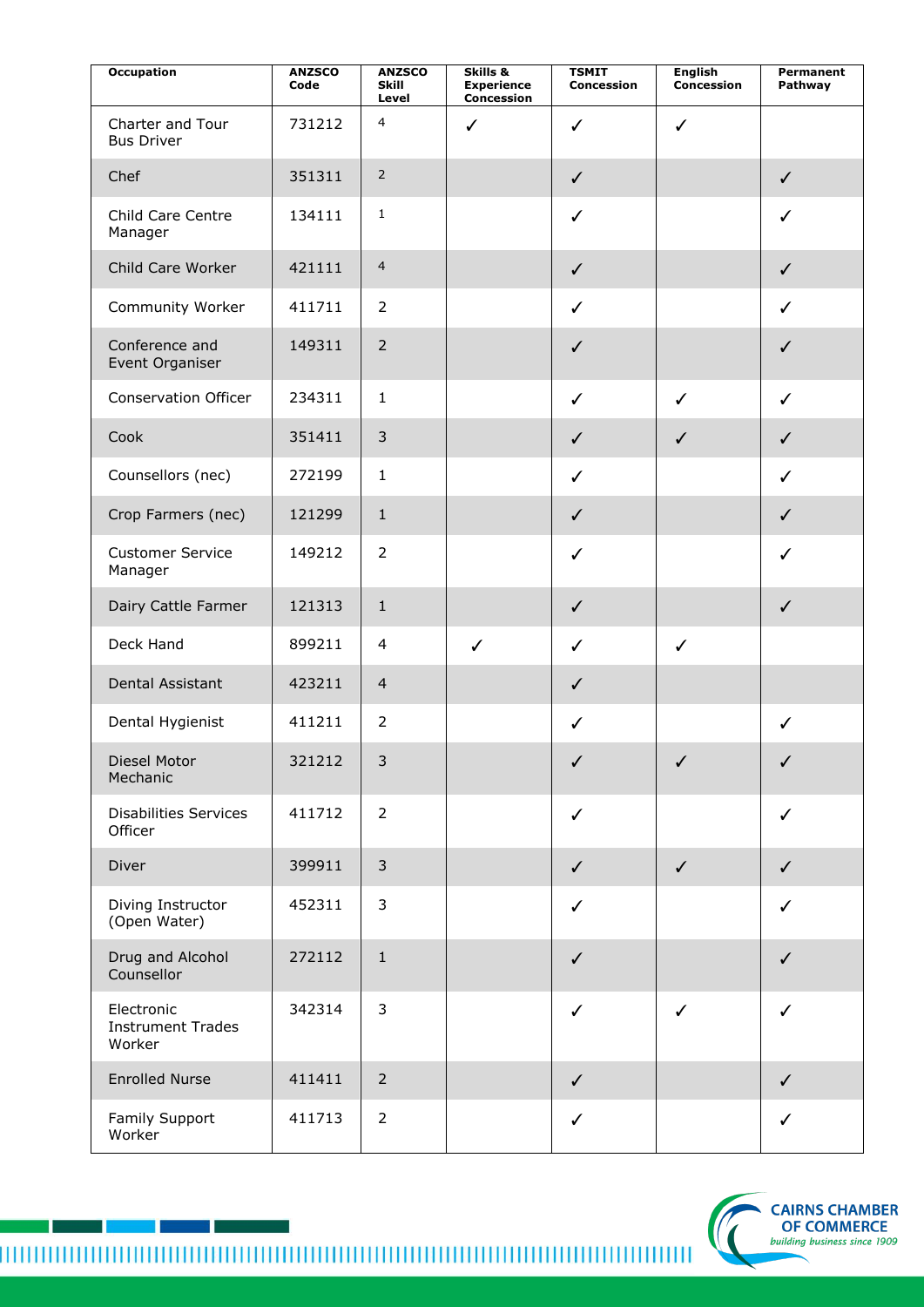| <b>Occupation</b>                                       | <b>ANZSCO</b><br>Code | <b>ANZSCO</b><br>Skill<br>Level | Skills &<br><b>Experience</b><br><b>Concession</b> | <b>TSMIT</b><br>Concession | <b>English</b><br>Concession | Permanent<br>Pathway |
|---------------------------------------------------------|-----------------------|---------------------------------|----------------------------------------------------|----------------------------|------------------------------|----------------------|
| Farm Inspector                                          | 070499                | $\mathsf 3$                     | $\checkmark$                                       | $\checkmark$               | $\checkmark$                 | $\checkmark$         |
| Farm Supervisor                                         | 070499                | 3                               | $\checkmark$                                       | ✓                          | ✓                            | ✓                    |
| Film and Video<br>Editor                                | 212314                | $\mathbf 1$                     |                                                    | ✓                          | $\checkmark$                 | ✓                    |
| Fitter-Welder                                           | 323213                | $\mathbf{3}$                    |                                                    | $\checkmark$               | $\checkmark$                 | $\checkmark$         |
| Flying Instructor                                       | 231113                | $\mathbf{1}$                    |                                                    |                            |                              | $\checkmark$         |
| Fruit or Nut Grower                                     | 121213                | $\mathbf{1}$                    |                                                    | $\checkmark$               |                              | ✓                    |
| Health and Welfare<br><b>Services Managers</b><br>(nec) | 134299                | $\mathbf{1}$                    |                                                    | ✓                          |                              | ✓                    |
| Helicopter Pilot                                        | 231114                | $\mathbf{1}$                    |                                                    |                            |                              | $\checkmark$         |
| <b>Hotel or Motel</b><br>Manager                        | 141311                | $\overline{2}$                  |                                                    | $\checkmark$               |                              | $\checkmark$         |
| <b>Hotel Service</b><br>Manager                         | 431411                | 3                               |                                                    | ✓                          | ✓                            | $\checkmark$         |
| <b>ICT Support</b><br>Technicians (nec)                 | 313199                | $\overline{2}$                  |                                                    | ✓                          |                              | $\checkmark$         |
| Marine Biologist                                        | 234516                | $\mathbf{1}$                    |                                                    | $\checkmark$               |                              | $\checkmark$         |
| Metal Fitters and<br>Machinists (nec)                   | 323299                | 3                               |                                                    | $\checkmark$               | ✓                            | ✓                    |
| Motor Mechanic<br>(General)                             | 321211                | 3                               |                                                    | ✓                          | ✓                            | ✓                    |
| Motorcycle Mechanic                                     | 321213                | $\mathsf{3}$                    |                                                    | $\checkmark$               | $\checkmark$                 | $\checkmark$         |
| Nursing Support<br>Worker                               | 423312                | $\overline{4}$                  |                                                    | ✓                          |                              |                      |
| Occupational Health<br>and Safety Adviser               | 251312                | $\,1\,$                         |                                                    | $\checkmark$               |                              | $\checkmark$         |
| <b>Primary Products</b><br>Inspectors (nec)             | 311399                | $\overline{2}$                  |                                                    | ✓                          |                              | ✓                    |
| Property Manager                                        | 612112                | $\mathsf 3$                     |                                                    | $\checkmark$               | $\checkmark$                 | $\checkmark$         |
| Restaurant<br>Supervisor                                | 070499                | $\mathsf 3$                     | $\checkmark$                                       | ✓                          |                              | ✓                    |
| Ship's Engineer                                         | 231212                | $\,1\,$                         |                                                    |                            |                              | $\checkmark$         |
| Small Engine<br>Mechanic                                | 321214                | $\mathsf 3$                     |                                                    | $\checkmark$               | $\checkmark$                 | ✓                    |